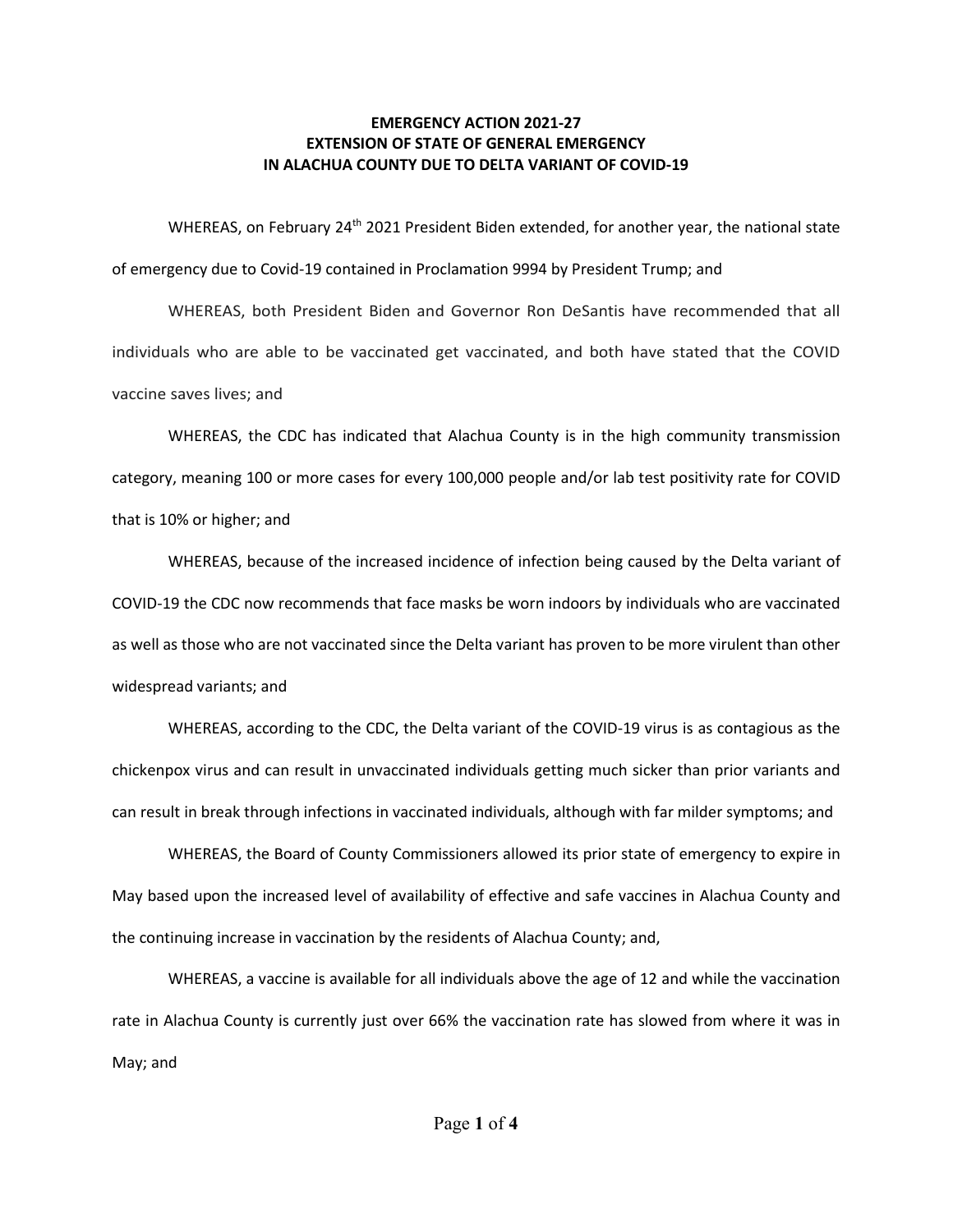## ALACHUA COUNTY EMERGENCY ACTION 2021-27

WHEREAS, since July 9, 2021 there has been an increase in local cases week by week so that by the last time figures are available from the Florida Department of Health, August  $27<sup>th</sup>$ , Alachua County had 1,520 new positive cases with a positivity rate of 11.9%; and

WHEREAS, because of the regional nature of our health facilities, our hospitals have had a significant increase in the number of individuals requiring hospitalization and placement in the ICU's; and

WHEREAS, with the continuing increase in hospitalizations and community spread there is likely to be an impact on county operations and the ability to provide public services in a timely manner; and

WHEREAS, with the increase in hospitalizations due to the increase in virulence of the Delta variant when compared with previous variants and the increase in breakthrough infections of the vaccinated, the County strongly recommends that the members of the public who have not been vaccinated get vaccinated, and all members of the public, including those who are vaccinated, should follow the guidelines of the CDC regarding washing hands frequently, social distancing and wearing masks indoors; and

WHEREAS, at their meetings on August  $10^{th}$ , August  $17^{th}$  and, August  $24^{th}$  2021 the Board of County Commissioners received briefings from the Department of Health and experts from the University of Florida regarding the increase in positive cases and the impact on the Delta Variant on the local healthcare system; and

WHEREAS, the declaration of a local state of emergency under Section 252.38, Fla. Stat. does not meet the definition of an emergency order as defined in Sec. 252.38(4)(a), Fla. Stat. (2021) as this Action does not limit the rights or liberties of individuals or businesses in the County; and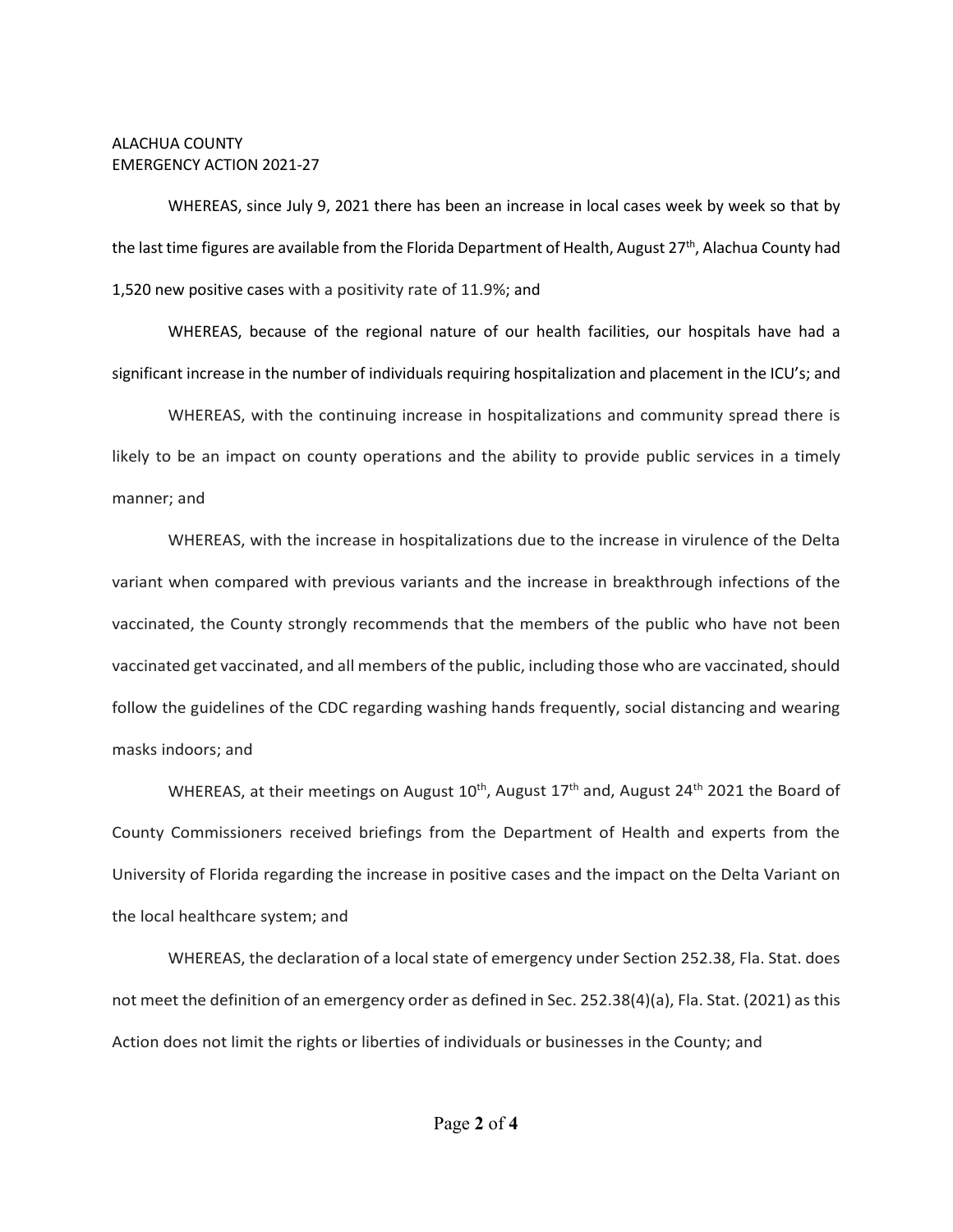## ALACHUA COUNTY EMERGENCY ACTION 2021-27

WHEREAS, the Alachua County Code allows certain streamlined operations during the pendency of a local declared state of emergency which allows the County Administration and the Board of County Commissioners flexibility in the utilization of Federal, State and local Funds; and

WHEREAS, pursuant to Chapter 27 of the Alachua County Code the Chair, acting as the Official Authority has declared a state of emergency in Emergency Actions 2021-26. These Actions have been ratified by the Board of County Commissioners at their following meeting; and

WHEREAS, on August  $31<sup>st</sup>$  the Board of County Commissioners met in a regular meeting and after considering a briefing from the Department of Health acted to extend the declaration of emergency for an additional 7 days starting September 2nd 2021; and

WHEREAS, Sec. 27.07(4) provides that a declaration of emergency shall be declared by the Board of County Commissioners if they are available.

NOW THEREFORE, pursuant to Alachua County Code Section §27.07, the Board of County Commissioners sitting as the Official Authority hereby resolves, finds, and declares:

- 1. The above recitals are true.
- 2. There shall be in effect a local state of emergency as of September 2nd 2021 beginning at 1:00 pm. and shall continue uninterrupted for 7 days.
- 3. Should circumstances warrant this Action may be extended for another seven days no later than September 9<sup>th</sup>, 2021 at 1:00 p.m.
- 4. In accordance with §252.46(2), Fla. Stat., this Order shall take effect immediately upon filing with the Clerk of Courts for Alachua County.